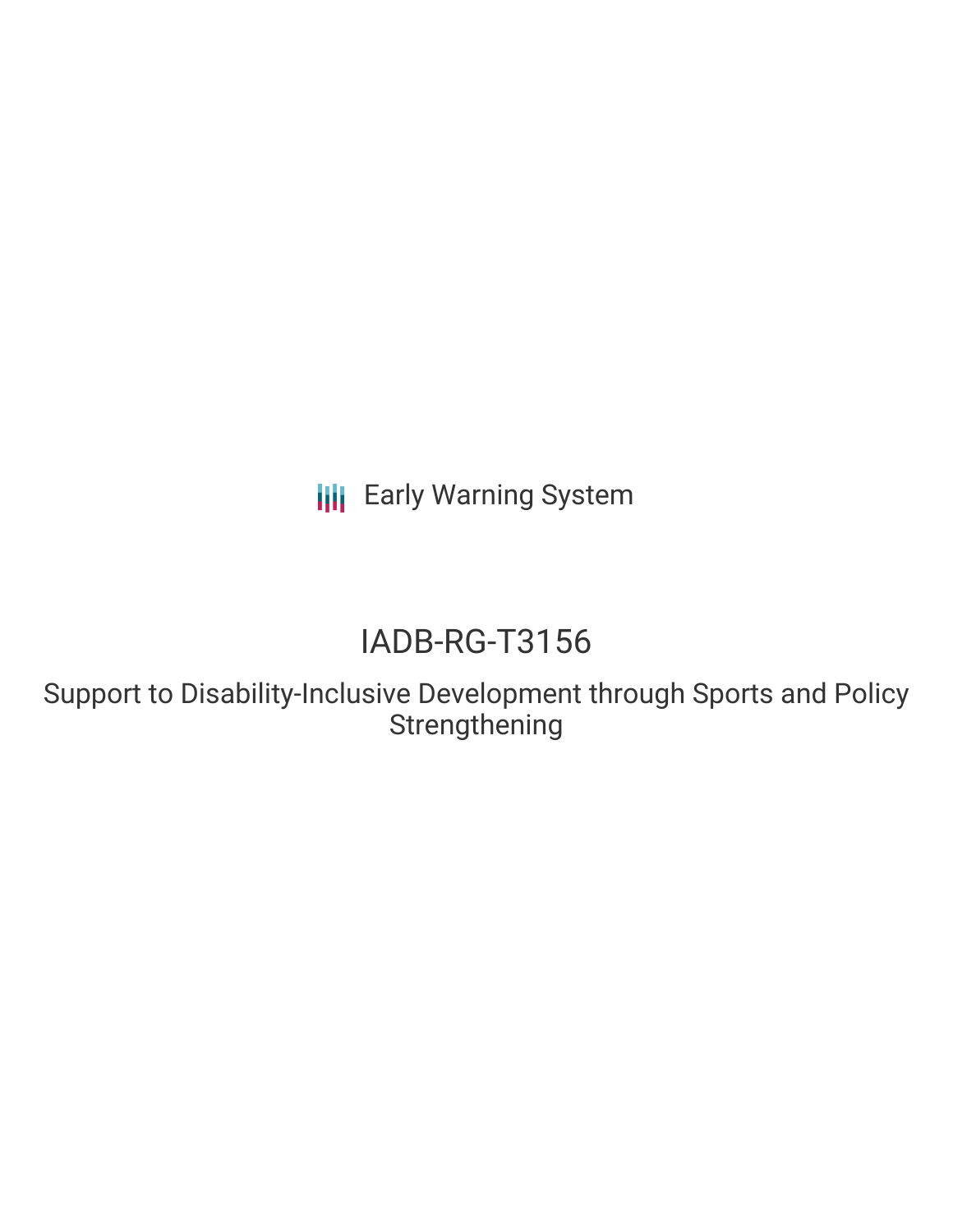

#### **Quick Facts**

| <b>Countries</b>               | Argentina, Chile, Colombia, Dominican Republic, Ecuador |
|--------------------------------|---------------------------------------------------------|
| <b>Financial Institutions</b>  | Inter-American Development Bank (IADB)                  |
| <b>Status</b>                  | Active                                                  |
| <b>Bank Risk Rating</b>        | С                                                       |
| <b>Voting Date</b>             | 2019-05-03                                              |
| <b>Borrower</b>                | Regional                                                |
| <b>Sectors</b>                 | <b>Education and Health</b>                             |
| <b>Investment Type(s)</b>      | Grant                                                   |
| <b>Investment Amount (USD)</b> | $$1.30$ million                                         |
| <b>Project Cost (USD)</b>      | $$1.49$ million                                         |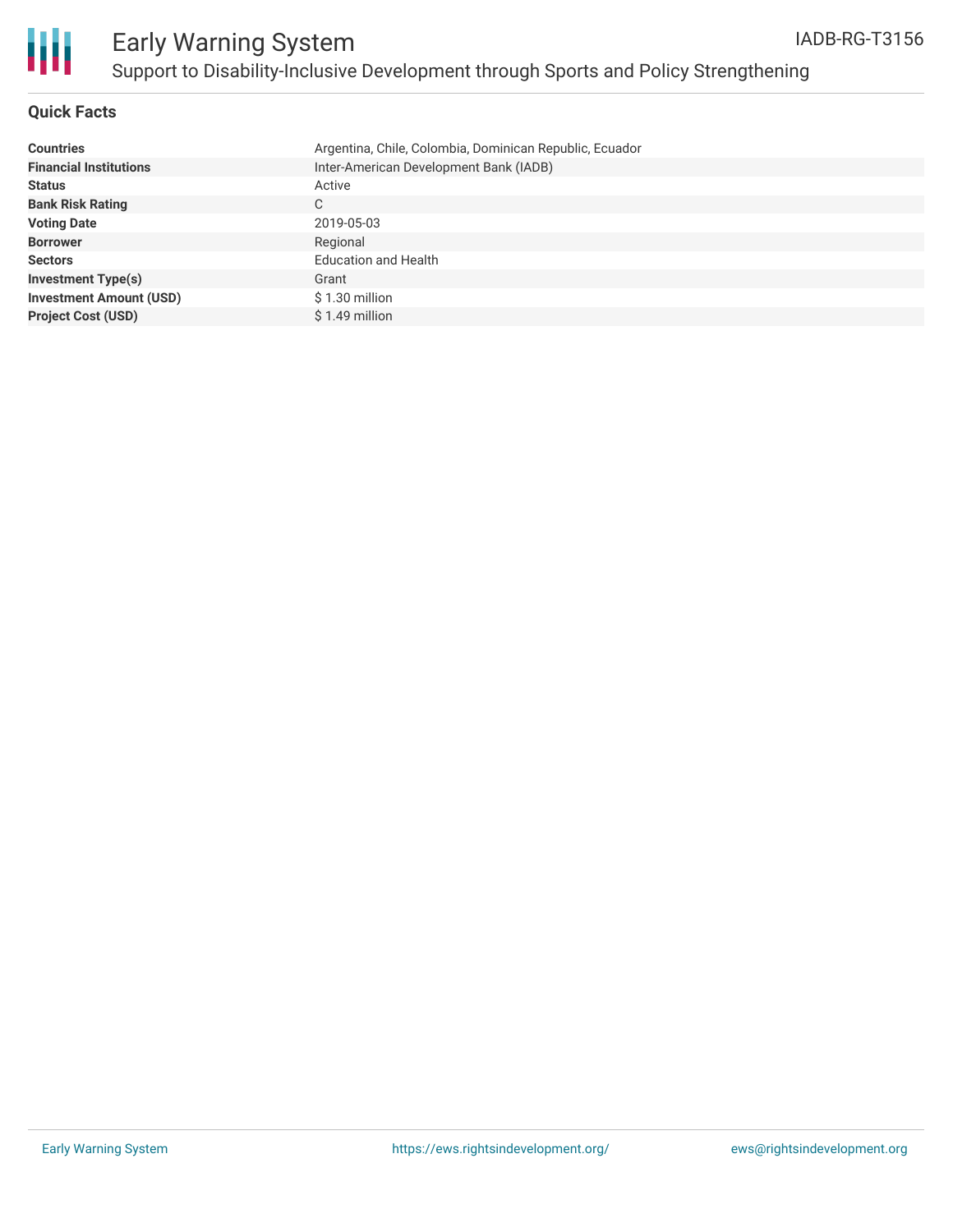

# Ш

## Early Warning System Support to Disability-Inclusive Development through Sports and Policy Strengthening

#### **Project Description**

The general objective of the TC is to promote the social and economic inclusion of persons with disabilities in 5 countries (Argentina, Colombia, Chile, Dominican Republic, and Ecuador). The specific objectives are: 1) to increase the accessibility of persons with disabilities to the practice of sports in collaboration with public, private and civil society entities in 16 vulnerable communities; and 2) to strengthen policies that directly benefit persons with disabilities.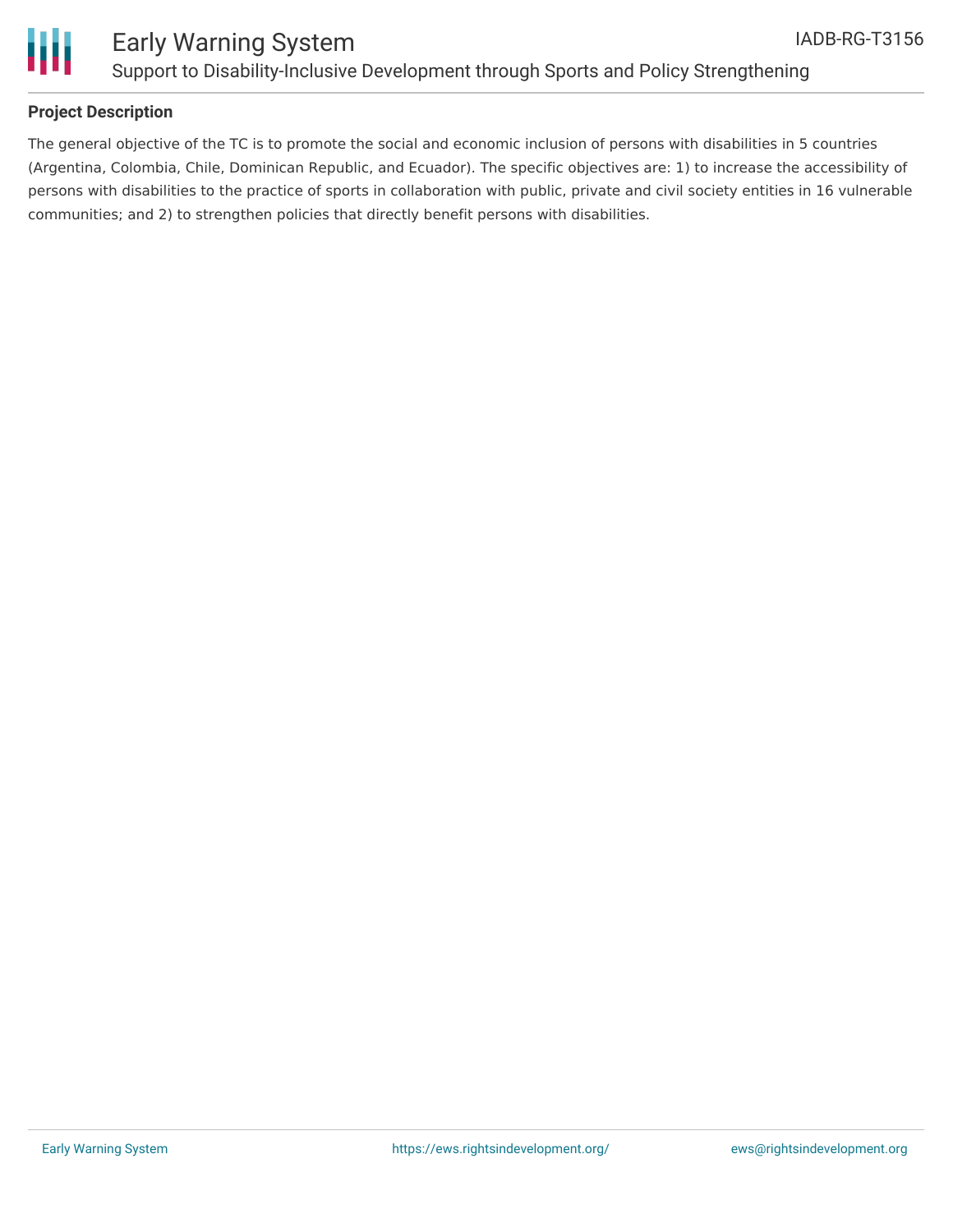

# Early Warning System Support to Disability-Inclusive Development through Sports and Policy Strengthening

#### **Investment Description**

• Inter-American Development Bank (IADB)

Japan Poverty Reduction Program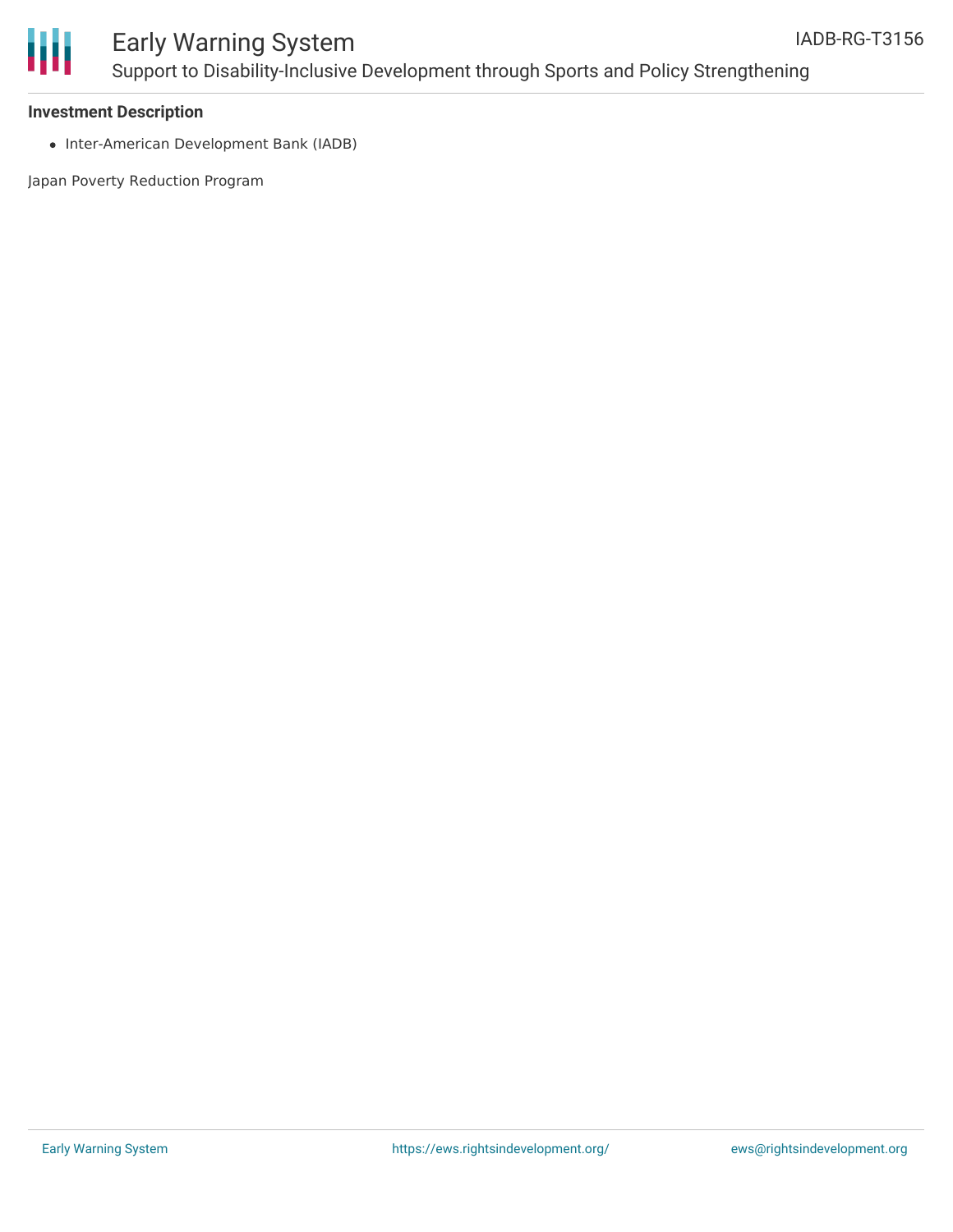#### **Contact Information**

#### ACCOUNTABILITY MECHANISM OF IADB

The Independent Consultation and Investigation Mechanism (MICI) is the independent complaint mechanism and fact-finding body for people who have been or are likely to be adversely affected by an Inter-American Development Bank (IDB) or Inter-American Investment Corporation (IIC)-funded project. If you submit a complaint to MICI, they may assist you in addressing the problems you raised through a dispute-resolution process with those implementing the project and/or through an investigation to assess whether the IDB or IIC is following its own policies for preventing or mitigating harm to people or the environment. You can submit a complaint by sending an email to MICI@iadb.org. You can learn more about the MICI and how to file a complaint at http://www.iadb.org/en/mici/mici,1752.html (in English) or http://www.iadb.org/es/mici/mici,1752.html (Spanish).